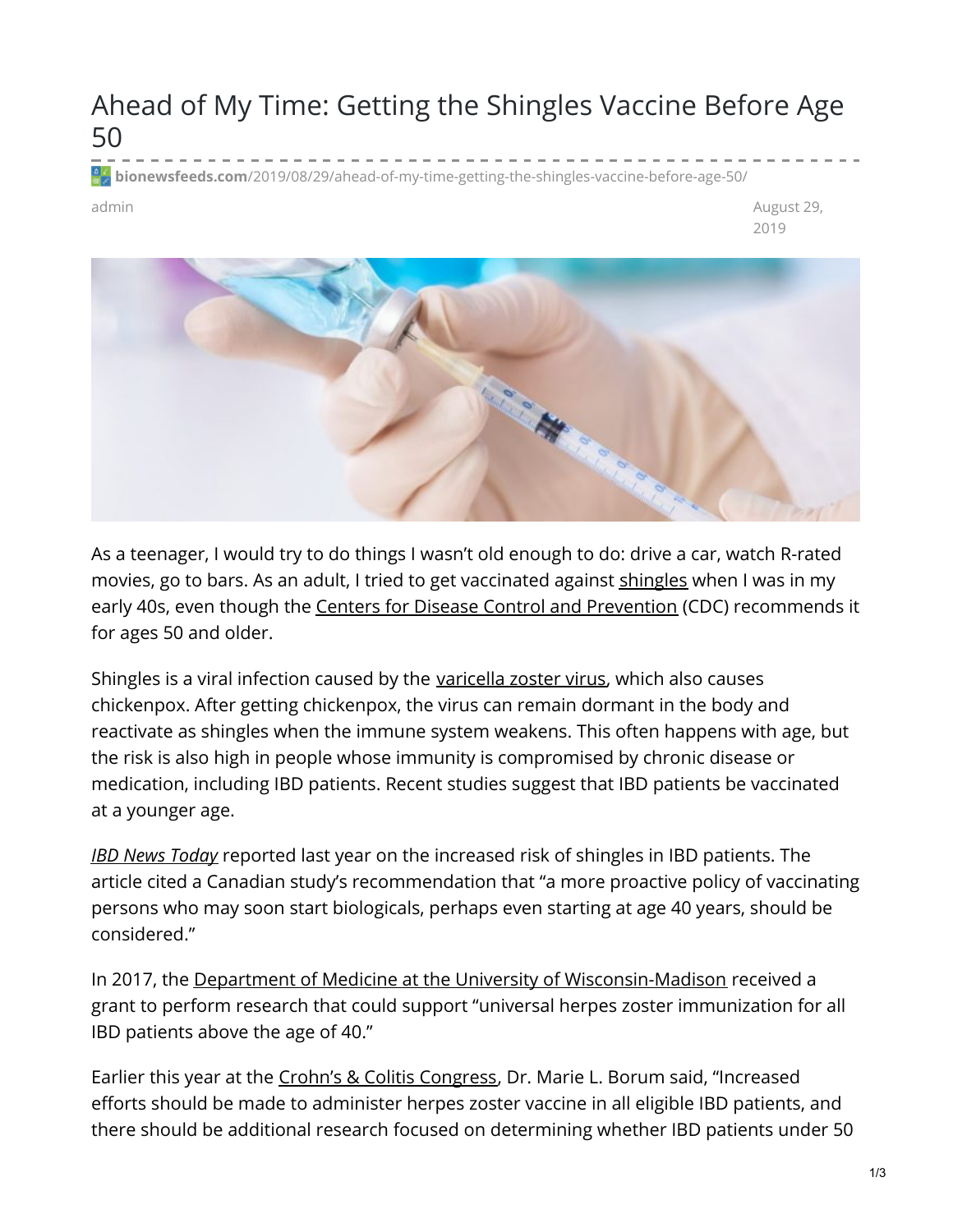years old, especially those on immunosuppressants or biologic therapy, would benefit from herpes zoster vaccination." She presented [study](https://academic.oup.com/ibdjournal/article-abstract/25/Supplement_1/S32/5308175?redirectedFrom=fulltext) findings that the average age of IBD patients diagnosed with shingles was 37.

In the United States, people can choose between two vaccines: **[Zostavax](https://www.cdc.gov/vaccines/vpd/shingles/public/zostavax/index.html)** and Shingrix. Zostavax was introduced in 2006 and is given in a single dose. Although the Food and Drug [Administration](https://www.fda.gov/vaccines-blood-biologics/vaccines/zostavax-herpes-zoster-vaccine-questions-and-answers) approved the vaccine for people 50 and older, the CDC discourages receiving the [vaccine](https://www.vaccines.gov/basics/types) until after age 60. Because Zostavax is a live vaccine containing a small amount of the varicella-zoster virus, people with suppressed immune systems should not receive it.

In 2017, Shingrix was approved and is now preferred over Zostavax for those age 50 and older. It's administered in two doses with a booster shot given two to six months after the first dose. Because Shingrix is a [recombinant](https://www.vaccines.gov/basics/types) vaccine, it's safe for people with weakened immune systems.

I first asked my doctors about getting vaccinated a few years ago when my father, my future father-in-law, and a colleague all got shingles the same year. With my health issues, I was concerned about exposure to the virus. Although shingles isn't contagious to people immune to chickenpox — which I had as a child — I still worried about the risks.

My gastroenterologist suggested I get vaccinated. However, when I asked my primary care physician for the vaccine, she said my insurance wouldn't cover the cost because I was not yet 50. With the cost of the vaccination outweighing my concern about getting shingles, I decided to wait.

After my liver transplant in 2017, my risk for shingles increased. The article "Varicella Zoster Virus in Solid Organ [Transplantation"](https://onlinelibrary.wiley.com/doi/full/10.1111/ajt.12107) in the *American Journal of Transplantation* reports that shingles is a frequent complication in 8 percent to 11 percent of organ transplant recipients within the first four years of transplantation. I was able to receive the Shingrix vaccine last year at age 45, and insurance covered the full cost.

I got the first dose in October. Shingrix is injected intramuscularly in the upper arm. When the nurse warned me the muscle soreness would be worse than a flu shot, I didn't know what to expect. The next day, I could barely lift my arm past chest level. I also experienced other side effects, including extreme tiredness and a low-grade fever. I received the vaccine on a Thursday and slept the entire weekend. The muscle pain didn't disappear until Monday.

Ironically, when I received my booster shot two months later, I experienced the side effects I didn't get the first time. My arm didn't hurt as much, and instead of feeling like I had the flu, I had a pounding headache for two days.

Shingrix is more than 90 percent effective in preventing shingles. Protection against the